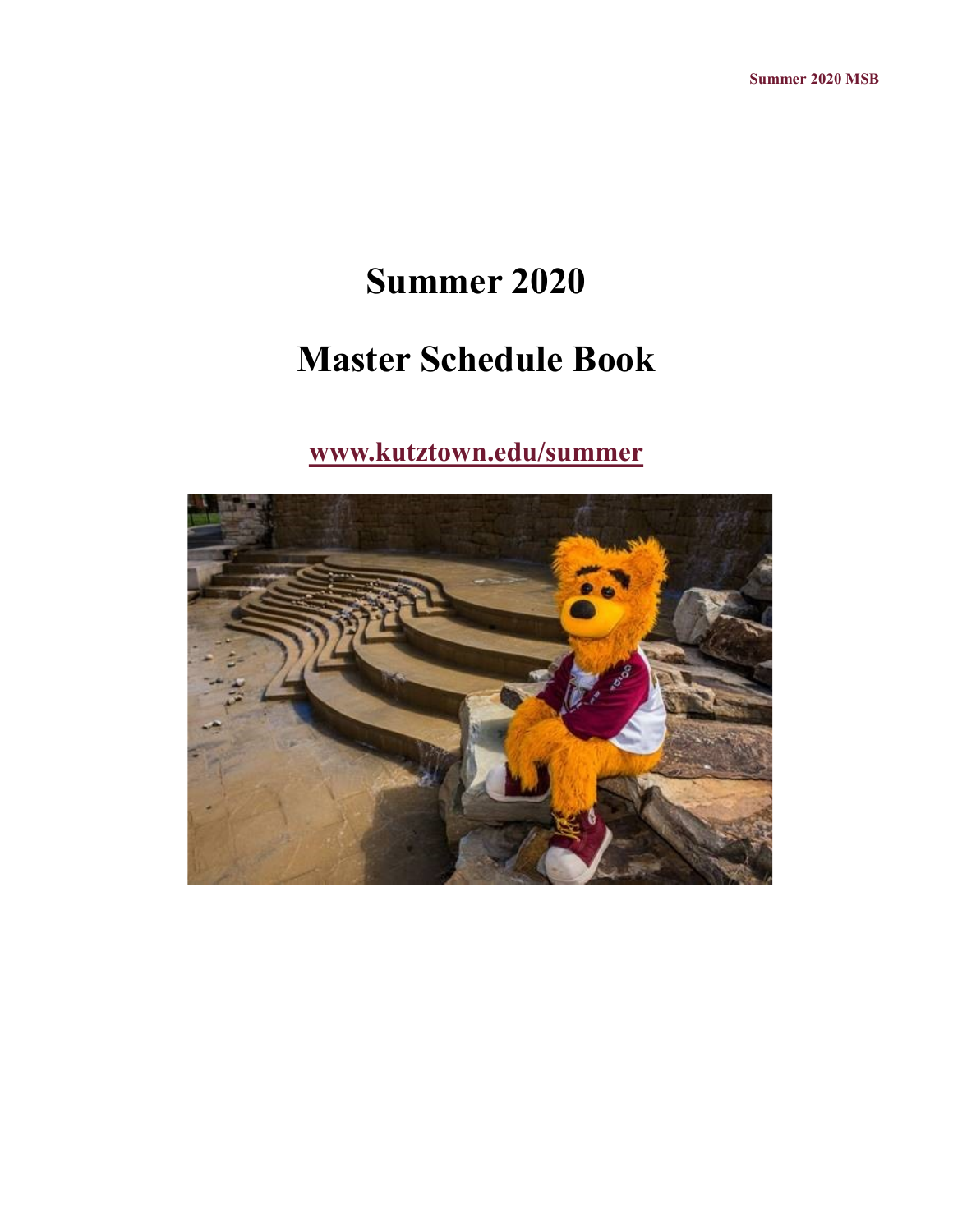#### **Table of Contents**

<span id="page-1-0"></span>

| 8 - 7 - 8 - 7 - 8 - 7 - 8 - 7 - 8 - 7 - 8 - 7 - 8 - 7 - 8 - 7 - 8 - 7 - 8 - 7 - 8 - 7 - 8 - 7 - 8 - 7 - 8 - 7 - 8 - 7 - 8 - 7 - 8 - 7 - 8 - 7 - 8 - 7 - 8 - 7 - 8 - 7 - 8 - 7 - 8 - 7 - 8 - 7 - 8 - 7 - 8 - 7 - 8 - 7 - 8 - 7 |  |
|-------------------------------------------------------------------------------------------------------------------------------------------------------------------------------------------------------------------------------|--|
|                                                                                                                                                                                                                               |  |

| <b>Important Dates*</b>                                              | <b>SUMMER SESSION I</b><br><b>May 26-June 26</b><br>Classes held Friday, May 29 | <b>SUMMER SESSION 10W **</b><br>May26-August 7<br>Classes held Friday, May 29 | <b>SUMMER SESSION II</b><br>July 7-August 7 |
|----------------------------------------------------------------------|---------------------------------------------------------------------------------|-------------------------------------------------------------------------------|---------------------------------------------|
| Registration begins                                                  | Monday, March 16                                                                | Monday, March 16                                                              | Monday, March 16                            |
| Classes begin                                                        | Tuesday, May 26                                                                 | Tuesday, May 26                                                               | Tuesday, July 7                             |
| Last day to drop a course without a "W"                              | Wednesday, May 27                                                               | Friday May 29                                                                 | Wednesday, July 8                           |
| Last Day to register/add courses<br>(including Special Arrangements) | Wednesday, May 27                                                               | Friday May 29                                                                 | Wednesday, July 8                           |
| "W" Period                                                           | Thursday, May 28<br>Friday, June 12                                             | Monday, June 1<br>Thursday, July 9                                            | Thursday, July 9<br>Monday, July 27         |
| Last day to apply for Summer Graduation                              | Friday, June 5                                                                  | <b>TBA</b>                                                                    | Friday, July 17                             |
| Last day of classes.<br>Final exams to be completed by this date.    | Friday, June 26                                                                 | Thursday, August 7                                                            | Thursday, August 7                          |

**\*Dates are subject to change. Please see online calendar the most up-to-date information regarding dates and deadlines. \*\*General parameters- See course for specific start/end dates as 10W.**

#### **Registration Information**

**Kutztown students that are active** can find directions on how to register through MyKU at **[https://www.kutztown.edu/about](#page-1-0)-ku/administrative-offices/registrar.htm**

**Non-Kutztown students** can complete the electronic registration form by clicking the Non-KU link on the Kutztown Summer website **[https://](#page-1-0) [www.kutztown.edu/summer](#page-1-0)**

Registration in Undergraduate courses for the Summer does NOT admit a student to a regular degree program at Kutztown University or establish any priority for admission. Non-KU students registering for Graduate-level courses (with the exception of Art Institute courses) must also complete the Graduate Admissions Application at **[https://www.kutztown.edu/graduateapply](#page-1-0)**

#### **Registration and course enrollment is not complete until payment is made in full.**

Please refer to the Office of Student Accounts' website: [https://www.kutztown.edu/costs](#page-1-0)-and-financial-aid/office-of-student-accounts.htm to calculate your bill. Some courses may have additional fees.

#### **Health & Wellness Services**

#### **Clinical Services**

Clinical Services is located on the first floor of the Health & Wellness Center at Beck Hall. Currently enrolled students who have completed the required electronic medical forms and have paid the health center fee may utilize services. Summer session hours are 9:00 a.m. to 4:00 p.m. No physician appointments are available. Over-the-counter medication may be accessed through a self-care station. Although nursing appointments are available without additional charge, some specialized services require a nominal fee (prescription medications, laboratory testing, etc.) and will be charged to the student's account. For further information about Clinical Services, call (610) 683-4082, Option 1, or review the website: **[https://www.kutztown.edu/about](https://www.kutztown.edu/about-ku/administrative-offices/health-and-wellness-services/clinical-services.htm)-ku/administrative-offices/health-and-wellness-services/clinical-services.htm**

#### **Required Medical Forms**

**Undergraduate Students:** Matriculated undergraduate students attending on-campus courses must complete the required electronic medical forms. Transient students may waive the health record requirement by completing a waiver document. If a transient student utilizes Clinical Services, the required medical forms must be completed.

**Graduate, Post-Baccalaureate, and Professional Credit Students:** Submission of required medical forms may be waived through a separate document unless a student is living on campus or uses campus Clinical Services.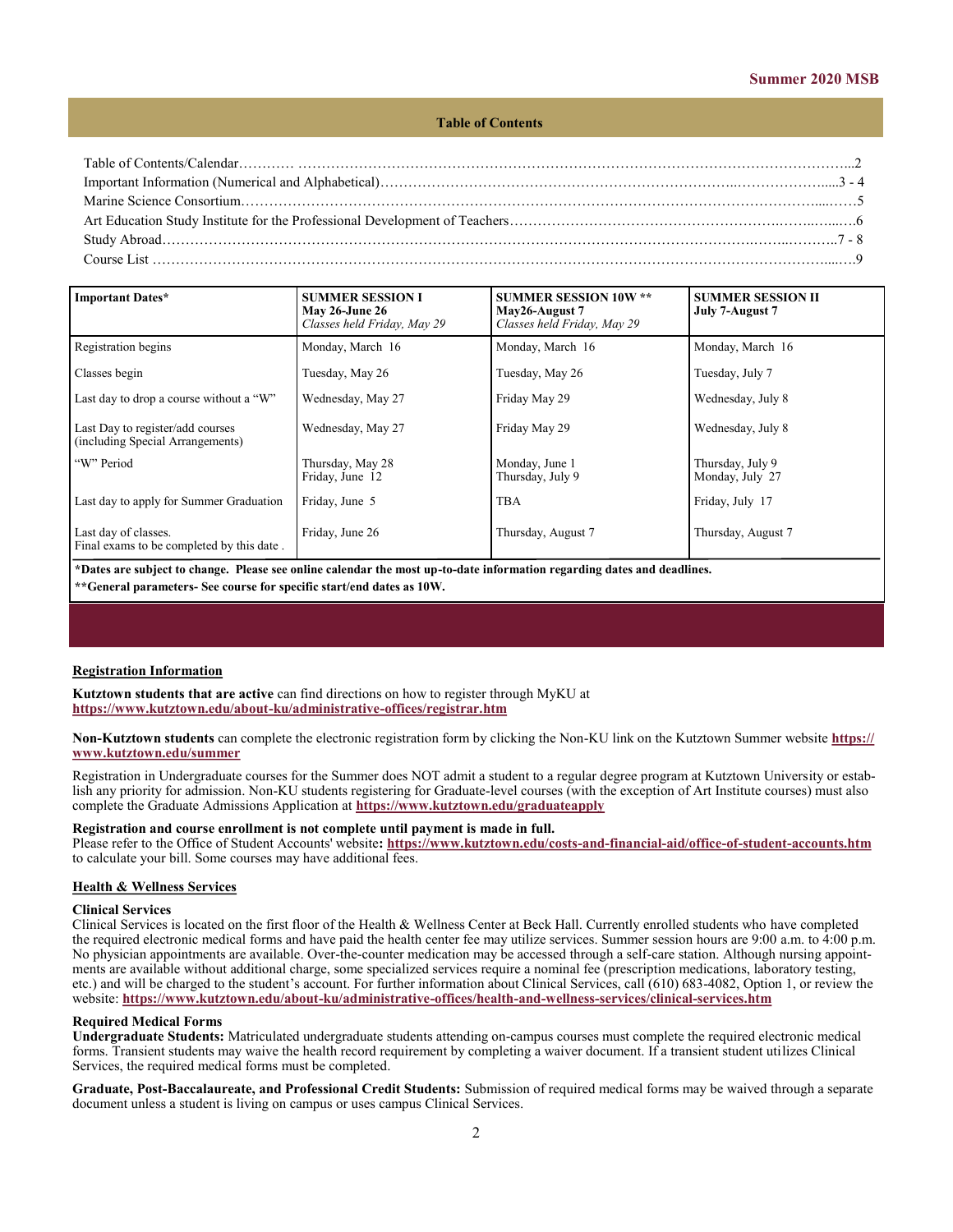|                                                                                          |                                                                                                                                                                                                                                                                                                                                                                                                                                                                                                                                                                                                                                                                                                                                      |                                                                                                                                                                                                                          |     | <b>Important Information (Numerical and Alphabetical)</b>                                                                                                                                            |           |                      |    |                                                                                                                         |
|------------------------------------------------------------------------------------------|--------------------------------------------------------------------------------------------------------------------------------------------------------------------------------------------------------------------------------------------------------------------------------------------------------------------------------------------------------------------------------------------------------------------------------------------------------------------------------------------------------------------------------------------------------------------------------------------------------------------------------------------------------------------------------------------------------------------------------------|--------------------------------------------------------------------------------------------------------------------------------------------------------------------------------------------------------------------------|-----|------------------------------------------------------------------------------------------------------------------------------------------------------------------------------------------------------|-----------|----------------------|----|-------------------------------------------------------------------------------------------------------------------------|
| 400-level courses                                                                        | Courses at the 400-level are graduate courses open to undergraduate students in their junior or senior year who have a<br>cumulative grade point average of 2.90 or better. Undergraduates who have less than the required average must obtain<br>written permission from the instructor and submit it with their registration forms.                                                                                                                                                                                                                                                                                                                                                                                                |                                                                                                                                                                                                                          |     |                                                                                                                                                                                                      |           |                      |    |                                                                                                                         |
| <b>Building Codes</b>                                                                    | AF                                                                                                                                                                                                                                                                                                                                                                                                                                                                                                                                                                                                                                                                                                                                   | Academic Forum                                                                                                                                                                                                           | GC. | Graduate Center                                                                                                                                                                                      | LY        | Lytle Hall           | SН | Sharadin Art Studio                                                                                                     |
|                                                                                          | BH                                                                                                                                                                                                                                                                                                                                                                                                                                                                                                                                                                                                                                                                                                                                   | Boehm Science Building                                                                                                                                                                                                   | GR  | Grim-Knedler Sci Building                                                                                                                                                                            | OM        | Old Main             |    |                                                                                                                         |
|                                                                                          | BК                                                                                                                                                                                                                                                                                                                                                                                                                                                                                                                                                                                                                                                                                                                                   | Beekey Building                                                                                                                                                                                                          | HO  | Honors Hall                                                                                                                                                                                          | RS        | Risley Hall          |    |                                                                                                                         |
|                                                                                          | DF                                                                                                                                                                                                                                                                                                                                                                                                                                                                                                                                                                                                                                                                                                                                   | DeFrancesco Building                                                                                                                                                                                                     | KY  | Keystone Hall                                                                                                                                                                                        | RL        | Rohrbach Library     |    |                                                                                                                         |
|                                                                                          | FS                                                                                                                                                                                                                                                                                                                                                                                                                                                                                                                                                                                                                                                                                                                                   | Freyberger Schoolhouse                                                                                                                                                                                                   | LC  | Learning Center                                                                                                                                                                                      | <b>SA</b> | Schaeffer Auditorium |    |                                                                                                                         |
| <b>Campus Store</b>                                                                      |                                                                                                                                                                                                                                                                                                                                                                                                                                                                                                                                                                                                                                                                                                                                      | Please see https://kubstore.com/ for information regarding KU Campus Store.                                                                                                                                              |     |                                                                                                                                                                                                      |           |                      |    |                                                                                                                         |
| <b>Cancelled-low enrollment</b>                                                          |                                                                                                                                                                                                                                                                                                                                                                                                                                                                                                                                                                                                                                                                                                                                      | Students will be notified of courses cancelled due to low enrollment no later than the Friday before the start of the course<br>so that they may transfer to another class or receive a credit to their tuition charges. |     |                                                                                                                                                                                                      |           |                      |    |                                                                                                                         |
| Cancelled-by the student                                                                 |                                                                                                                                                                                                                                                                                                                                                                                                                                                                                                                                                                                                                                                                                                                                      |                                                                                                                                                                                                                          |     | Students must notify summeratku@kutztown.edu or regoffice@kutztown.edu that they wish to cancel registration<br><b>PRIOR</b> to the beginning of the summer session(s) in which they are registered. |           |                      |    |                                                                                                                         |
| <b>Course descriptions</b>                                                               | Course descriptions are available on the website https://csku.kutztown.edu/psp/csprd/EMPLOYEE/HRMS/c/<br><b>COMMUNITY_ACCESS.SSS_BROWSE_CATLG.GBL?</b>                                                                                                                                                                                                                                                                                                                                                                                                                                                                                                                                                                               |                                                                                                                                                                                                                          |     |                                                                                                                                                                                                      |           |                      |    |                                                                                                                         |
| <b>Disabilities</b>                                                                      | If you received disability support services in high school through an IEP or 504 plan or had accommodations while en-<br>rolled at another university, you may be able to receive similar support at KU. If you have a disability and have not needed<br>or received prior accommodations, but anticipate needing support in order to have equal access to programs, services, or<br>facilities, you may also request services through the Disability Services Office (DSO).<br>To ensure that accommodations are in place for the start of the semester, complete the steps below as soon as possible.<br>1. Download the Accommodations Request Form and Documentation Guidelines file at www.kutztown.edu/DSO/<br>accommodations. |                                                                                                                                                                                                                          |     |                                                                                                                                                                                                      |           |                      |    |                                                                                                                         |
|                                                                                          |                                                                                                                                                                                                                                                                                                                                                                                                                                                                                                                                                                                                                                                                                                                                      | 2. Submit all documents to the DSO as soon as possible.<br>Please contact the DSO at 610-683-4108 or $DSO(\alpha)$ kutztown.edu if you have any questions.                                                               |     |                                                                                                                                                                                                      |           |                      |    |                                                                                                                         |
| <b>Distance Education</b>                                                                | 3 types of distance education courses are commonly used: Blended – courses meet 30-79% online, 80-99% online, 100%<br><b>Online.</b> Graduate sections = $800-809$ ; Undergraduate sections = $810-819$                                                                                                                                                                                                                                                                                                                                                                                                                                                                                                                              |                                                                                                                                                                                                                          |     |                                                                                                                                                                                                      |           |                      |    |                                                                                                                         |
| Dropping a course                                                                        | Courses can be dropped through MyKU until the dates listed on the previous page. After this time, you must go to the<br>Registrar's Office to drop a course.                                                                                                                                                                                                                                                                                                                                                                                                                                                                                                                                                                         |                                                                                                                                                                                                                          |     |                                                                                                                                                                                                      |           |                      |    |                                                                                                                         |
| <b>FERPA (Family Educational</b><br><b>Rights and Privacy Act of 1974 as</b><br>amended) | This federal law states that institutions may not disclose information about students nor permit inspection of their records<br>without their permission unless such action is covered by certain exceptions stipulated in the act. The full provisions are<br>available at https://www.kutztown.edu/about-ku/administrative-offices/registrar/ferpa.htm                                                                                                                                                                                                                                                                                                                                                                             |                                                                                                                                                                                                                          |     |                                                                                                                                                                                                      |           |                      |    |                                                                                                                         |
| <b>Financial Aid</b>                                                                     | Please see https://www.kutztown.edu/financialaid for information.                                                                                                                                                                                                                                                                                                                                                                                                                                                                                                                                                                                                                                                                    |                                                                                                                                                                                                                          |     |                                                                                                                                                                                                      |           |                      |    |                                                                                                                         |
| Grading                                                                                  | All students can view grades through MyKU. The following grading option will be available: A, A-, B+, B, B-, C+, C, D,<br>F. *Please note that there are no $A+$ , C-, D+ or D– grading options.                                                                                                                                                                                                                                                                                                                                                                                                                                                                                                                                     |                                                                                                                                                                                                                          |     |                                                                                                                                                                                                      |           |                      |    |                                                                                                                         |
| Graduation                                                                               | The graduation application is available through MyKU once students are eligible to apply. The application deadlines are<br>available on the previous page.                                                                                                                                                                                                                                                                                                                                                                                                                                                                                                                                                                           |                                                                                                                                                                                                                          |     |                                                                                                                                                                                                      |           |                      |    |                                                                                                                         |
| Housing                                                                                  | Please see https://www.kutztown.edu/housing for information regarding Housing and Residence Life.                                                                                                                                                                                                                                                                                                                                                                                                                                                                                                                                                                                                                                    |                                                                                                                                                                                                                          |     |                                                                                                                                                                                                      |           |                      |    |                                                                                                                         |
| ID cards                                                                                 | Summer students who are not regular Kutztown University students do not need an ID; however, all students must have an<br>ID card to access a purchased meal plan.                                                                                                                                                                                                                                                                                                                                                                                                                                                                                                                                                                   |                                                                                                                                                                                                                          |     |                                                                                                                                                                                                      |           |                      |    |                                                                                                                         |
| Library                                                                                  | All students attending Kutztown receive borrowing privileges at Rohrbach Library.                                                                                                                                                                                                                                                                                                                                                                                                                                                                                                                                                                                                                                                    |                                                                                                                                                                                                                          |     |                                                                                                                                                                                                      |           |                      |    |                                                                                                                         |
| <b>Meal Plans</b>                                                                        | Please see https://www.kutztown.edu/dining for information.                                                                                                                                                                                                                                                                                                                                                                                                                                                                                                                                                                                                                                                                          |                                                                                                                                                                                                                          |     |                                                                                                                                                                                                      |           |                      |    |                                                                                                                         |
| Meeting Days in MyKU                                                                     |                                                                                                                                                                                                                                                                                                                                                                                                                                                                                                                                                                                                                                                                                                                                      |                                                                                                                                                                                                                          |     | M-Monday T-Tuesday W-Wednesday H-Thursday F-Friday A-Saturday S-Sunday                                                                                                                               |           |                      |    |                                                                                                                         |
| <b>Overload Approval</b>                                                                 |                                                                                                                                                                                                                                                                                                                                                                                                                                                                                                                                                                                                                                                                                                                                      |                                                                                                                                                                                                                          |     | I or Summer II. A course load of more than 9 hours in either session requires the approval of the Department Chair<br>for Undergraduates and approval from the Graduate Dean for Graduate students.  |           |                      |    | Neither Undergraduate nor Graduate students should attempt more than nine (9) semester hours of credit in either Summer |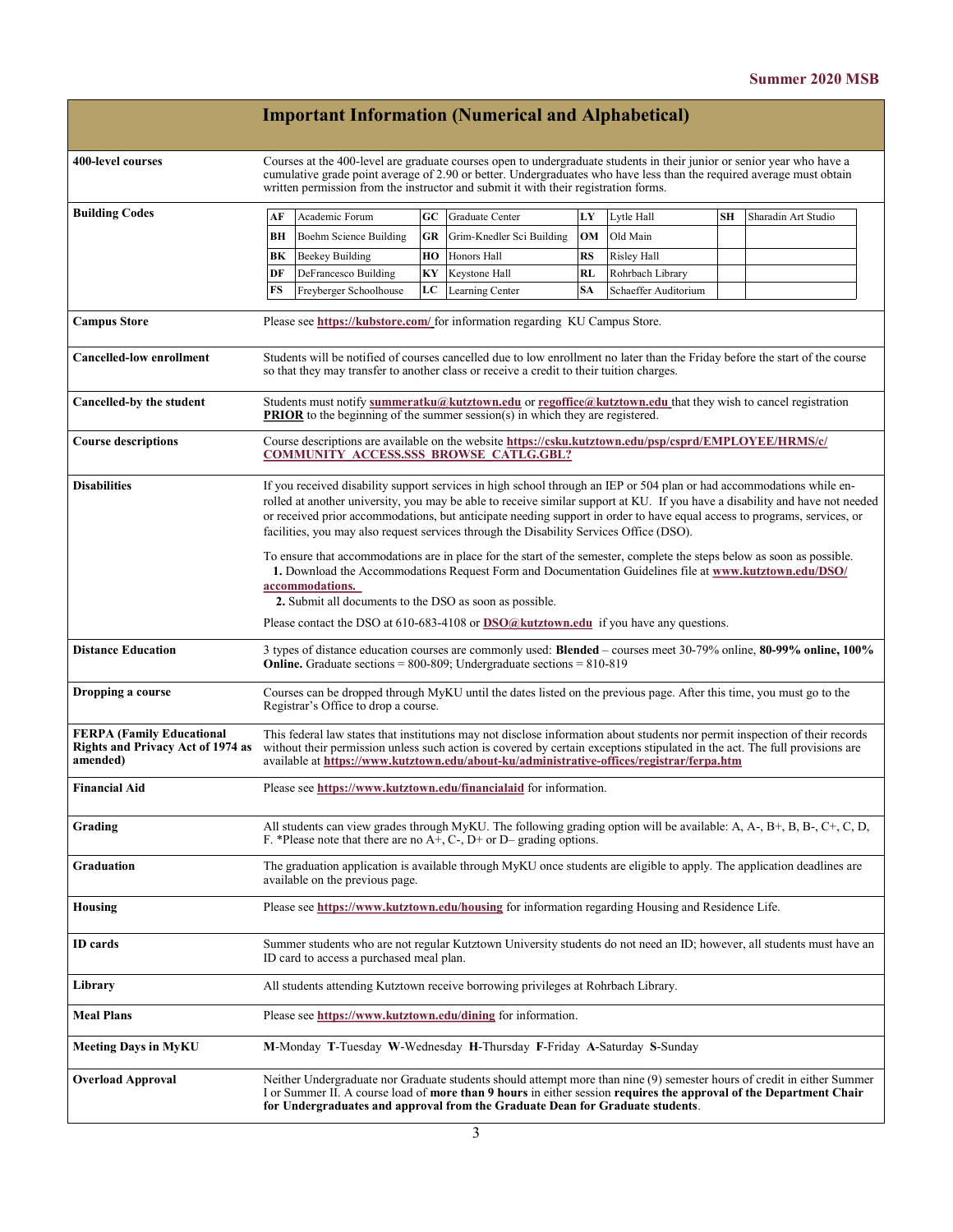|                                  | <b>Important Information (Numerical and Alphabetical)</b>                                                                                                                                                                                                                                                                                                                                                                                                                                                                                                                                                                                                                                                                                                                                                                         |
|----------------------------------|-----------------------------------------------------------------------------------------------------------------------------------------------------------------------------------------------------------------------------------------------------------------------------------------------------------------------------------------------------------------------------------------------------------------------------------------------------------------------------------------------------------------------------------------------------------------------------------------------------------------------------------------------------------------------------------------------------------------------------------------------------------------------------------------------------------------------------------|
| Parking                          | In summer, students do not need to register their cars on campus. See Public Safety website for restrictions.                                                                                                                                                                                                                                                                                                                                                                                                                                                                                                                                                                                                                                                                                                                     |
| Repeating a course               | Undergraduate students will be limited to a <i>maximum</i> total of $\sin(6)$ repeats. A single course can be repeated a <i>maximum</i> of<br><i>three (3)</i> times. Only the most recent grade will be calculated in the GPA and the total credits needed for graduation. The<br>course <i>must</i> be repeated at Kutztown. Students must obtain permission from the Dean of the student's major to take a course<br>beyond the maximum number of repeats for an individual course OR the overall maximum repeats.<br>Graduate and Post-Baccalaureate students can repeat a single course for graduate improvement only once. They will be lim-<br>ited to a maximum of two repeats across the program. The most recent grade (regardless of whether it is higher or lower)<br>will be the grade used for the GPA calculation. |
| <b>Transcript Requests</b>       | Official transcript requests can now be made online through MyKU or via PDF on the Registrar's Office webpage. Please<br>allow 2-3 business days after receipt for processing.                                                                                                                                                                                                                                                                                                                                                                                                                                                                                                                                                                                                                                                    |
| <b>Tuition and Fees</b>          | Please see Office of Student Accounts' website: https://www.kutztown.edu/costs-and-financial-aid/office-of-student-<br>accounts.htm or information.                                                                                                                                                                                                                                                                                                                                                                                                                                                                                                                                                                                                                                                                               |
| <b>Veterans</b>                  | Veterans eligible for educational benefits under the G.I. Bill should contact the certifying official Kate (Catchmark) Peffley at<br>610-683-4505 or Peffley@kutztown.edu                                                                                                                                                                                                                                                                                                                                                                                                                                                                                                                                                                                                                                                         |
| <b>Withdrawal Process/Policy</b> | Withdrawal from a course through midnight of the second day of the session will not be recorded on the student's transcript.<br>The "W" periods are listed on the previous page. The official date of withdrawal is the date the Registrar receives <i>Notifica</i> -<br>tion in Writing with the student's original signature. See the detailed Withdrawal Policy page for the Refund/Reduction<br>charts. Please also see the Financial Aid website: (https://www.kutztown.edu/financialaid)<br>and Office of Student Accounts website: (https://www.kutztown.edu/costs-and-financial-aid/office-of-student-<br>accounts.htm)                                                                                                                                                                                                   |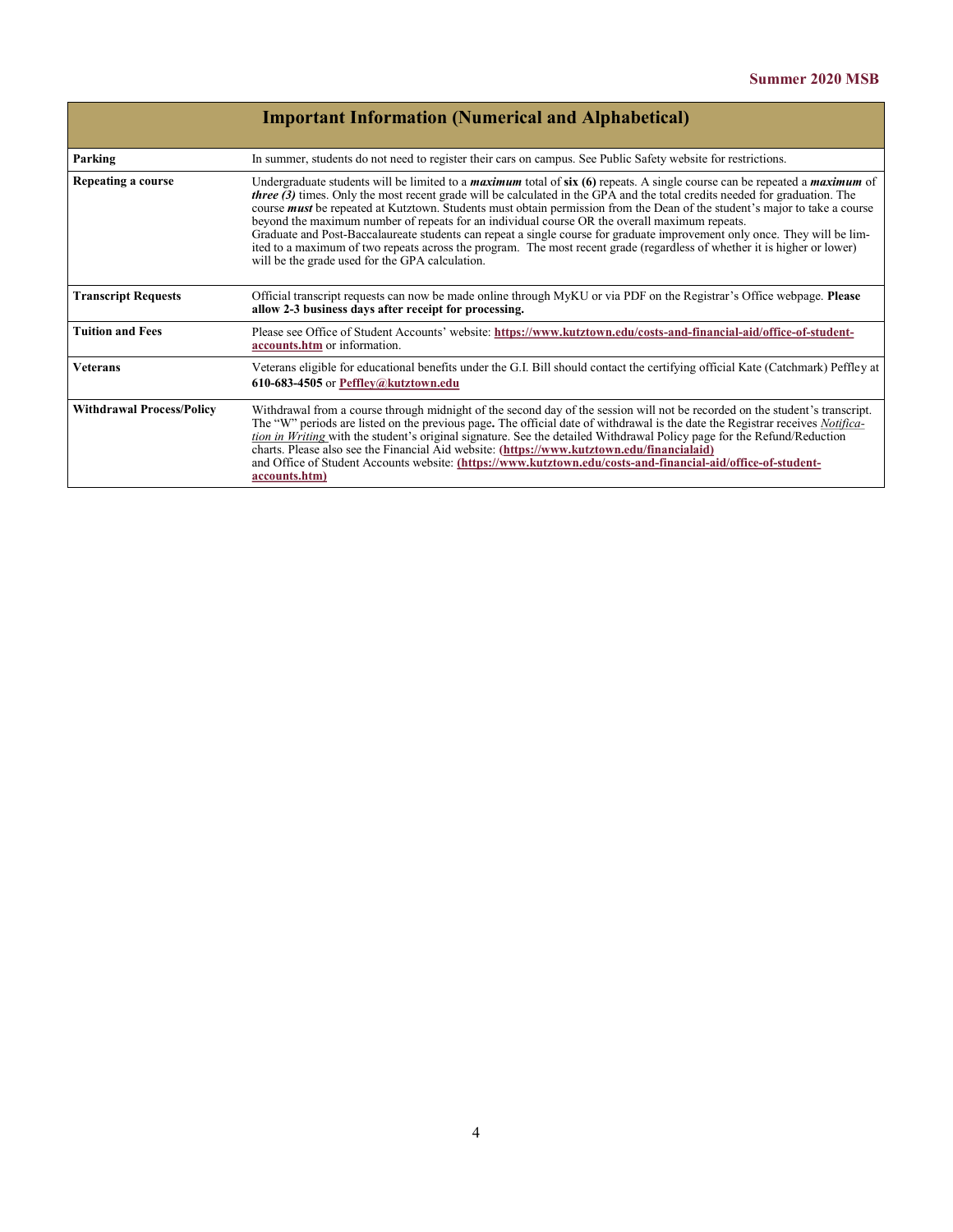## **2020 Chincoteague Bay Field Station of the Marine Science Consortium**

Kutztown University is a member of the Chincoteague Bay Field Station of the Marine Science Consortium (CBFS) located in Wallops Island, VA. Through this affiliation we are able to offer three-week long, field-based summer courses for students at the field station in Wallops Island, VA. The CBSF facilities include state-of-the-art classrooms and laboratories, dormitories, and a cafeteria. The CBSF also operates a number of research vessels for use in teaching and research.

#### **Registration Procedures and Information**

Kutztown University students can register for the courses listed below through standard web registration or as indicated in the notes of the particular course for which you are trying to register.

There are also other college courses being offered at the CBFS for summer 2020. Students should check the CBFS website at **<http://www.cbfieldstation.org/summercollegecourses.html>** to find out more about these other courses and the registration procedures for the sponsoring universities.

Students planning on counting non-KU CBFS courses toward their major should consult with their faculty advisor regarding course selection and appropriate course registration procedures. Students will also need to file a **PASSHE Visiting Student**  form for these courses prior to the start of the course.

Students **must register both** through the CBFS Website AND through the sponsoring university.

#### **Fees**

All of the courses at the CBFS involve two fees, one is a basic fee of \$816 per course which covers housing, meals, and service operations for one three-week session in the traditional dorms or you can stay in the new college dorm facility for a fee of \$1,079. There is a \$100 course deposit required upon registration with the CBFS. For more information, please visit: **[http://](http://www.cbfieldstation.org/register.html) [www.cbfieldstation.org/register.html](http://www.cbfieldstation.org/register.html)**.

The other fee is for tuition, paid to the sponsoring university. Please see the Office of Student Accounts' website for information regarding per credit fee, instructional technology fee, instructional service fee, and any other applicable fees for both PA and non-PA students.

#### **Session I: MAY 16- JUNE 5, 2020**

COURSE NUMBER COURSE INSTRUCTOR MAR/BIO 226 Marine Biology C. Smyth **<http://www.cbfieldstation.org/marinebiology.html>**

#### **Session III: JUNE 28– JULY 17, 2020**

COURSE NUMBER COURSE COURSE INSTRUCTOR<br>
MAR/GEL 110 Intro to Oceanography A. Oakley Intro to Oceanography **<http://www.cbfieldstation.org/introtooceanography.html>**

## **Session IV: JULY 19– AUGUST 7, 2020**

COURSE NUMBER COURSE COURSE INSTRUCTOR MAR/BIO 340 Marine Mammals G. Silber **<http://www.cbfieldstation.org/marinemammals.html>**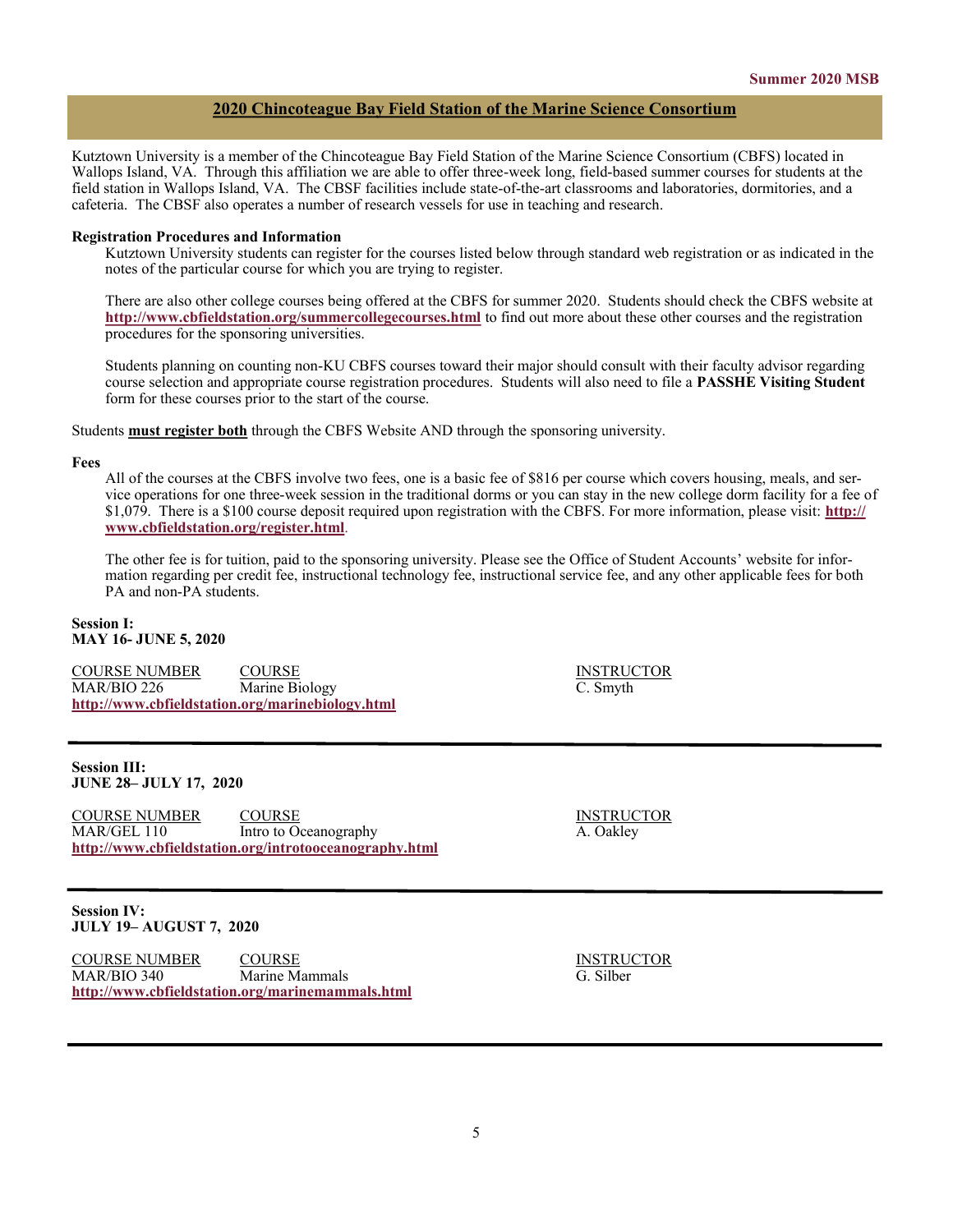## **Art Education Study Institute for the Professional Development of Teachers**

The Summer Institutes for Art Educators are held in the summer months that correspond to Public School summer vacation schedules. The Institutes provide intensive one to two week instruction in art education and its related fields of study. Art Education and Visual Studies classes meet for one week, all studio courses run for two weeks. The Institutes connect students with community resources and visiting artist/scholars. The Institutes are designed to provide in-depth experiences that are unavailable through regular coursework.

Registration will begin March 18, 2019 and will end one week prior to the start of the Institute. No refunds will be given after the start of class.

#### *Non-credit registrations are limited.*

Workshops are for ACT 48 hours only. Online courses are for 3 credits.

The following is a list of classes from the website. For more information and how to registrar, please see: **[https://www.kutztown.edu/academics/colleges](https://www.kutztown.edu/academics/colleges-and-departments/visual-and-performing-arts/majors-minors-and-certificates/art-education/art-ed-summer-institutes.html)-and-departments/visual-and-performing-arts/majors-minors-and[certificates/art](https://www.kutztown.edu/academics/colleges-and-departments/visual-and-performing-arts/majors-minors-and-certificates/art-education/art-ed-summer-institutes.html)-education/art-ed-summer-institutes.html**

| June 22nd - June 25th Workshop<br>June 29th - July 17th Online class<br>ARU 575 Building Your Creative Practice: Methods, Strategies & Tactics  | Instructor: Rick Salafia       |
|-------------------------------------------------------------------------------------------------------------------------------------------------|--------------------------------|
| July 6th - July 24th Online class<br>June 29th - July 2nd Workshop<br>ARU 546 Cast in place                                                     | Instructor: Janna Gregonis     |
| July 7th - July 10th Workshop<br>July 13th - August 7th Online class<br>ARU 556 Reflective Practice: A Tool for Teaching and Learning           | Instructor: Julia Hovanec      |
| July 27th - July 30th Workshop<br>July 20th - August 7th Online class<br>ARU 541 Teaching Contemporary Art Issues: Book Arts as Social Activism | Instructor: Amy Pfeiler-Wunder |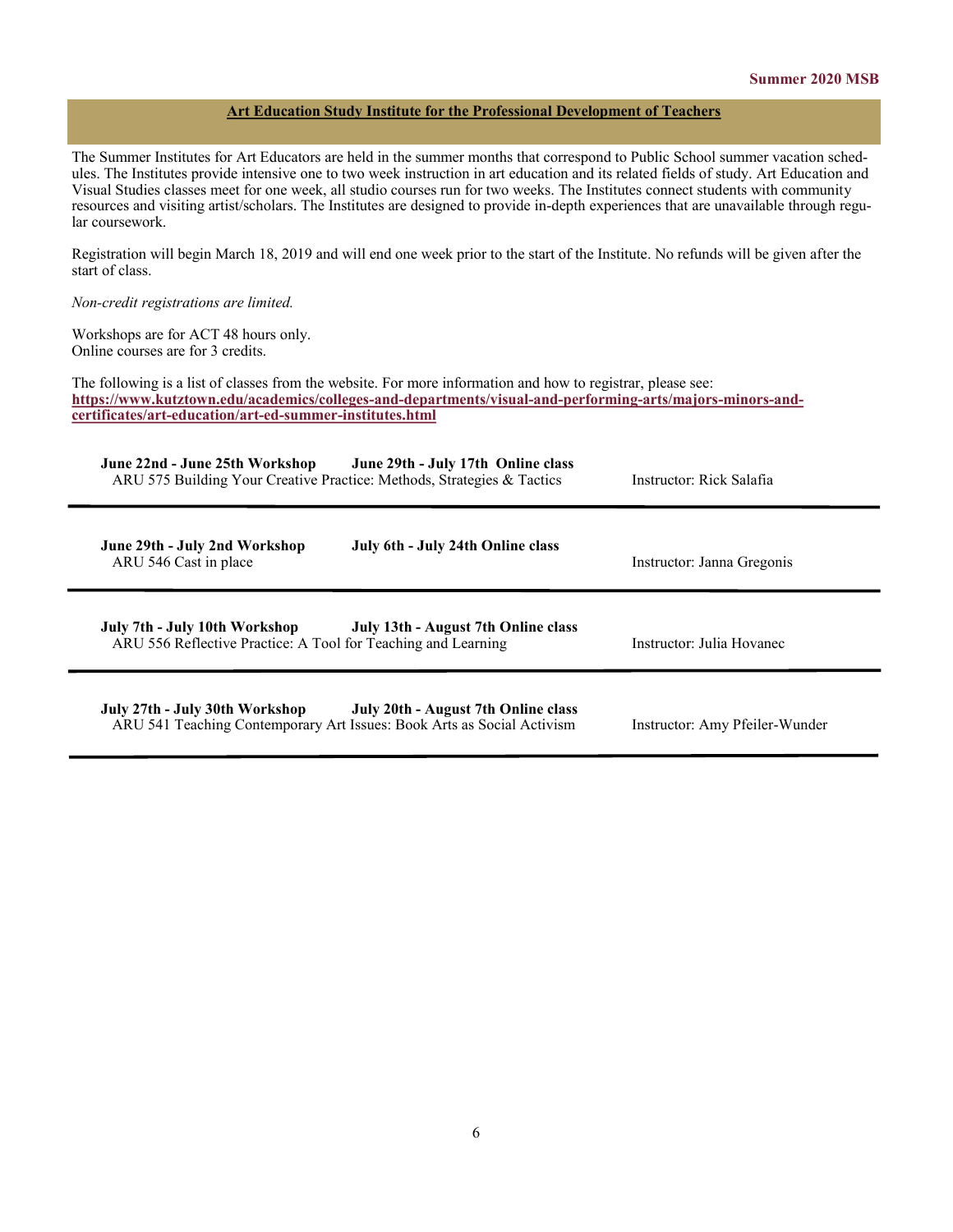## **Summer Study Abroad**

## **England & Scotland:**

July 11th- August 2, 2020

**HIS 145 Search for Social Justice Instructor: Maria Sanelli EDU 496 Mulitcultural Education** 

For more information, please refer to website: **[https://www.kutztown.edu/about](https://www.kutztown.edu/about-ku/administrative-offices/frederick-douglass-institute/2020-study-abroad.html)-ku/administrative-offices/frederick-douglass[institute/2020](https://www.kutztown.edu/about-ku/administrative-offices/frederick-douglass-institute/2020-study-abroad.html)-study-abroad.html**

or contact:

**Dr. Maria Sanelli [fdouglass@kutztown.edu](mailto:fdouglass@kutztown.edu)**

## **Ireland:**

May 24th- June 24th, 2020

**ENG 146 Ireland's Literary Landscape Instructor: Andrew Vogel HIS 206 Religious Transitions in Early Christian Ireland Instructor: Eric Johnson PSY 115 Self & Social Identities** 

For more information, please refer to website: **https://kutztown-[sa.terradotta.com/index.cfm?](https://kutztown-sa.terradotta.com/index.cfm?FuseAction=Programs.ViewProgramAngular&id=33503) [FuseAction=Programs.ViewProgramAngular&id=33503](https://kutztown-sa.terradotta.com/index.cfm?FuseAction=Programs.ViewProgramAngular&id=33503)**

or contact:

or

**[kuirelandtrip@gmail.com](mailto:kuirelandtrip@gmail.com)**

**Dr. Andrew Vogel** or **Dr. Jason Lanter** or **Dr. Eric Johnson** Lytle Hall 132A Old Main 399 Lytle Hall 141 610-683-4354 610-683-4458 610-683-4391

**\_\_\_\_\_\_\_\_\_\_\_\_\_\_\_\_\_\_\_\_\_\_\_\_\_\_\_\_\_\_\_\_\_\_\_\_\_\_\_\_\_\_\_\_\_\_\_\_\_\_\_\_\_\_\_\_\_\_\_\_\_\_\_\_\_\_\_\_\_\_\_\_\_\_\_\_\_\_\_\_\_\_\_\_\_\_\_\_\_\_\_\_\_**

Assoc Professor, History **[vogel@kutztown.edu](mailto:vogel@kutztown.edu) [lanter@kutztown.edu](mailto:lanter@kutztown.edu?subject=Study%20Abroad%20Program) [ejohnson@kutztown.edu](mailto:ejohnson@kutztown.edu?subject=Study%20Abroad%20Program)**

## **Italy:**

July 9th– August 2nd, 2020

**FAR 307 The Visual Journal: Drawing & Designing Abroad Instructor: TBA ARH 345 Cross Currents in Italian Art** 

For more information, please refer to website: **https://kutztown-[sa.terradotta.com/index.cfm?](https://kutztown-sa.terradotta.com/index.cfm?FuseAction=Programs.ViewProgramAngular&id=37199) [FuseAction=Programs.ViewProgramAngular&id=37199](https://kutztown-sa.terradotta.com/index.cfm?FuseAction=Programs.ViewProgramAngular&id=37199)** or contact:

**Michael Covello Odalla or Pierette Kulpa** Asst Professor, Art Asst Professor, Art **[covello@kutztown.edu](mailto:covello@kutztown.edu?subject=Study%20Abroad) kulpa@kutztown.edu**  610-683-4544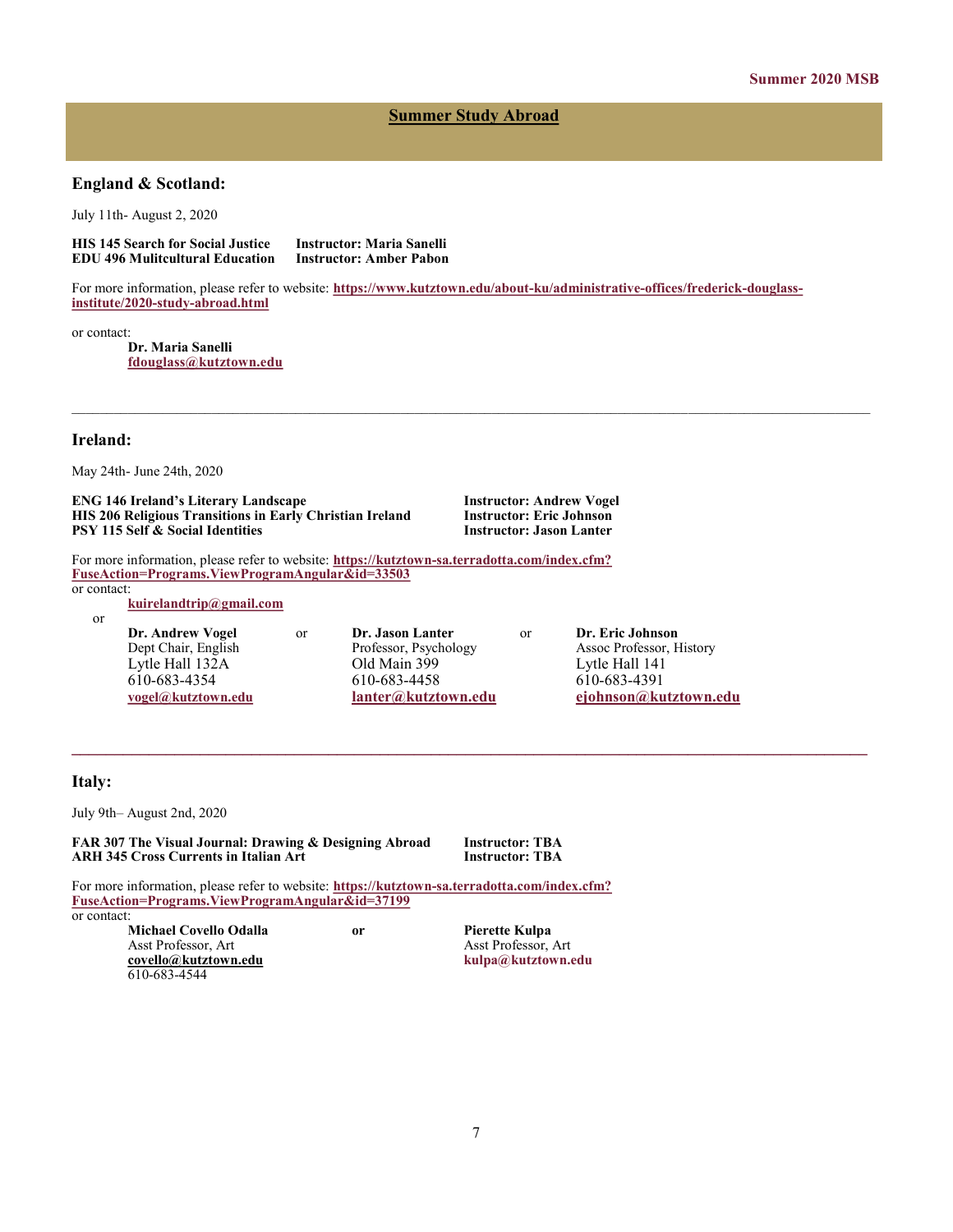## **Summer Study Abroad Continued**

## **Cape Town, South Africa:**

July 17th– August 2nd, 2020

**SPU 316/516** Literacy Development in Core & Intervention Areas **Instructor: TBA -**prerequisite of SPU 201 or permission of instructor

For more information, please refer to website: **https://kutztown-[sa.terradotta.com/index.cfm?](https://kutztown-sa.terradotta.com/index.cfm?FuseAction=Programs.ViewProgramAngular&id=34196) [FuseAction=Programs.ViewProgramAngular&id=34196](https://kutztown-sa.terradotta.com/index.cfm?FuseAction=Programs.ViewProgramAngular&id=34196)** or contact:

> **Dr. Tabetha Berstein-Danis** Asst Professor, Special Education Beekey 104 610-683-4651 **[bernstein@kutztown.edu](mailto:bernstein@kutztown.edu)**

#### **Valladolid, Spain:**

May 25th– June 26th, 2020

**SPA 103** Intermediate Level **SPA 104** Intermediate Level **SPA 341** Modern Spanish Literature **SPA 360** (Study abroad, 3-6 credits) **SPA 370** Selected Topics (Spanish Civ and culture)

For more information, please refer to website: **https://kutztown-[sa.terradotta.com/index.cfm?](https://kutztown-sa.terradotta.com/index.cfm?FuseAction=Programs.ViewProgramAngular&id=32666) [FuseAction=Programs.ViewProgramAngular&id=32666](https://kutztown-sa.terradotta.com/index.cfm?FuseAction=Programs.ViewProgramAngular&id=32666)**

or contact:

Assoc Professor, Modern Languages Secretary, Modern Languages Secretary, Modern Languages Secretary, Modern Languages Secretary, Modern Languages Secretary, Modern Languages Secretary, Modern Languages Secretary, Modern La Old Main 240 484-646-4114 610-683-4427<br> **arodrigu@kutztown.edu** moswald@k

**Dr. Angelo Rodriguez** or **Ms. Merlene Oswald**<br>
Assoc Professor, Modern Languages Secretary, Modern Languages **[arodrigu@kutztown.edu](mailto:arodrigu@kutztown.edu) [moswald@kutztown.edu](mailto:moswald@kutztown.edu)**